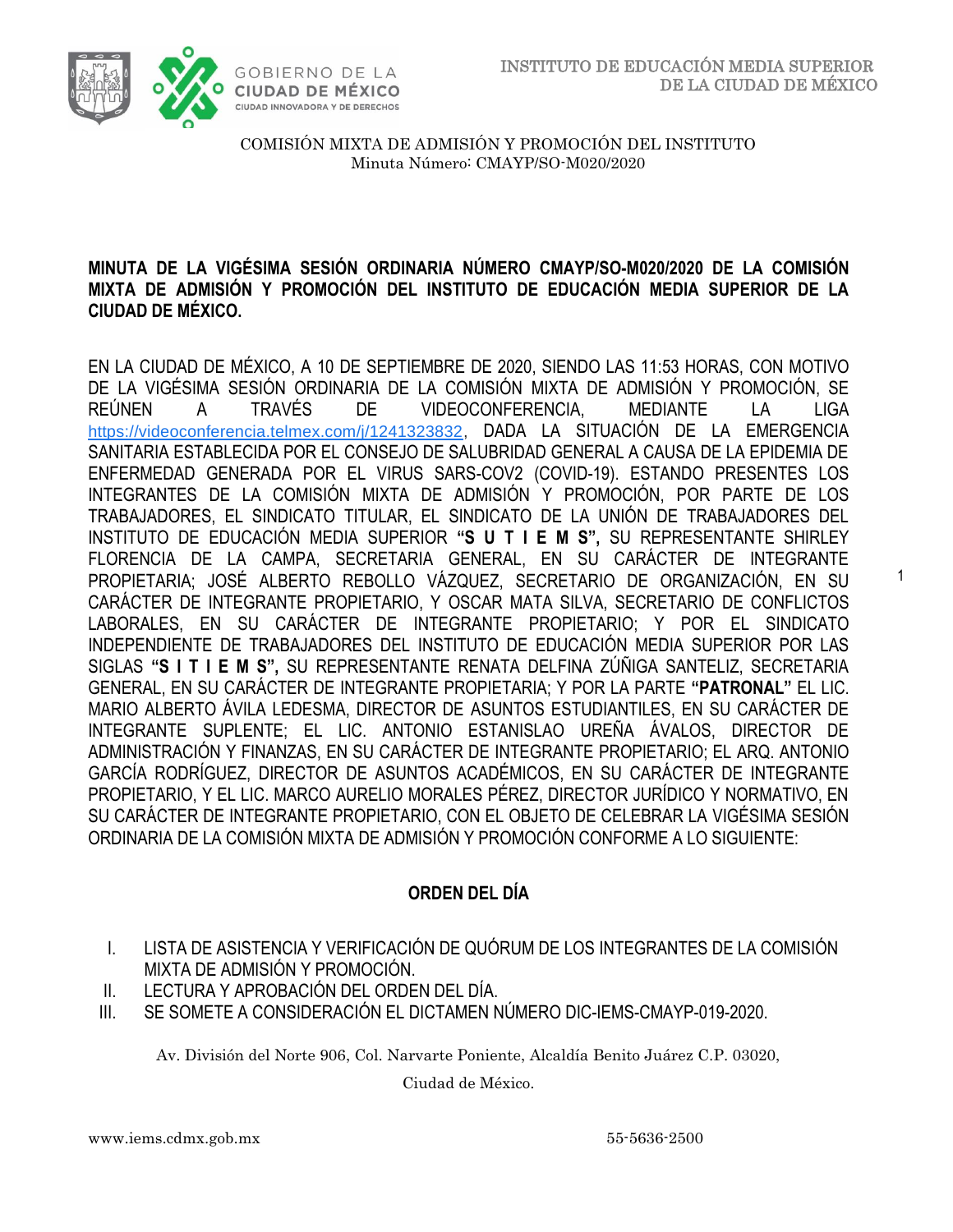

- IV. CONTRATACIÓN DE PERSONAL DOCENTE-TUTOR-INVESTIGADOR POR TIEMPO DETERMINADO DE LAS ACADEMIAS DE HISTORIA Y MÚSICA.
- V. SE PROPONE FECHA PARA LA CELEBRACIÓN DE LA VIGÉSIMA PRIMERA SESIÓN ORDINARIA DE LA COMISIÓN MIXTA DE ADMISIÓN Y PROMOCIÓN.

## **M I N U T A**

**PRIMERO.-** DE ACUERDO CON LA LISTA DE ASISTENCIA DE LOS INTEGRANTES DE LA COMISIÓN, EXISTE QUÓRUM LEGAL VÁLIDO PARA LLEVAR A CABO LA VIGÉSIMA SESIÓN ORDINARIA DE LA COMISIÓN MIXTA DE ADMISIÓN Y PROMOCIÓN.

**SEGUNDO.-** PREVIA LECTURA SE APRUEBA EL ORDEN DEL DÍA PROPUESTO POR LOS INTEGRANTES.

**TERCERO.-** LOS INTEGRANTES DE LA COMISIÓN MIXTA DE ADMISIÓN Y PROMOCIÓN APRUEBAN EN TODAS Y CADA UNA DE SUS PARTES EL DICTAMEN **DIC-IEMS-CMAYP-019-2020**, PARA TODOS LOS EFECTOS ADMINISTRATIVOS CORRESPONDIENTES.

**CUARTO.-** LA REPRESENTACIÓN DE SUTIEMS SOLICITA LA CONTRATACIÓN DE DOS DTI´S PARA EL SEMESTRE 2020-2021 "A", CONTRATADOS ACTUALMENTE POR TIEMPO DETERMINADO, DE LAS ACADEMIAS DE HISTORIA EN LOS PLANTELES DE MILPA ALTA, XOCHIMILCO O ÁLVARO OBREGÓN II Y MÚSICA PLANTEL IZTAPALAPA III, MEDIANTE LAS PLAZAS CON NÚMERO 101526, 101034, 101303 O 101210.

LA DIRECCIÓN DE ASUNTOS ACADÉMICOS ANALIZARÁ LA NECESIDAD DOCENTE DE LA SOLICITUD Y SE PRESENTARÁ PARA LA SIGUIENTE SESIÓN ORDINARIA DE ESTA COMISIÓN.

**QUINTO.-** SE ACUERDA FECHA PARA LA CELEBRACIÓN DE LA VIGÉSIMA PRIMERA SESIÓN ORDINARIA DE LA COMISIÓN MIXTA DE ADMISIÓN Y PROMOCIÓN EL DÍA 17 DE SEPTIEMBRE DE 2020, A LAS 11:00 HRS. SE ENVIARÁ MEDIANTE CORREO ELECTRÓNICO LA LIGA DE LA VIDEOCONFERENCIA A LOS INTEGRANTES, PREVIO A LA SESIÓN RESPECTIVA.

Av. División del Norte 906, Col. Narvarte Poniente, Alcaldía Benito Juárez C.P. 03020,

Ciudad de México.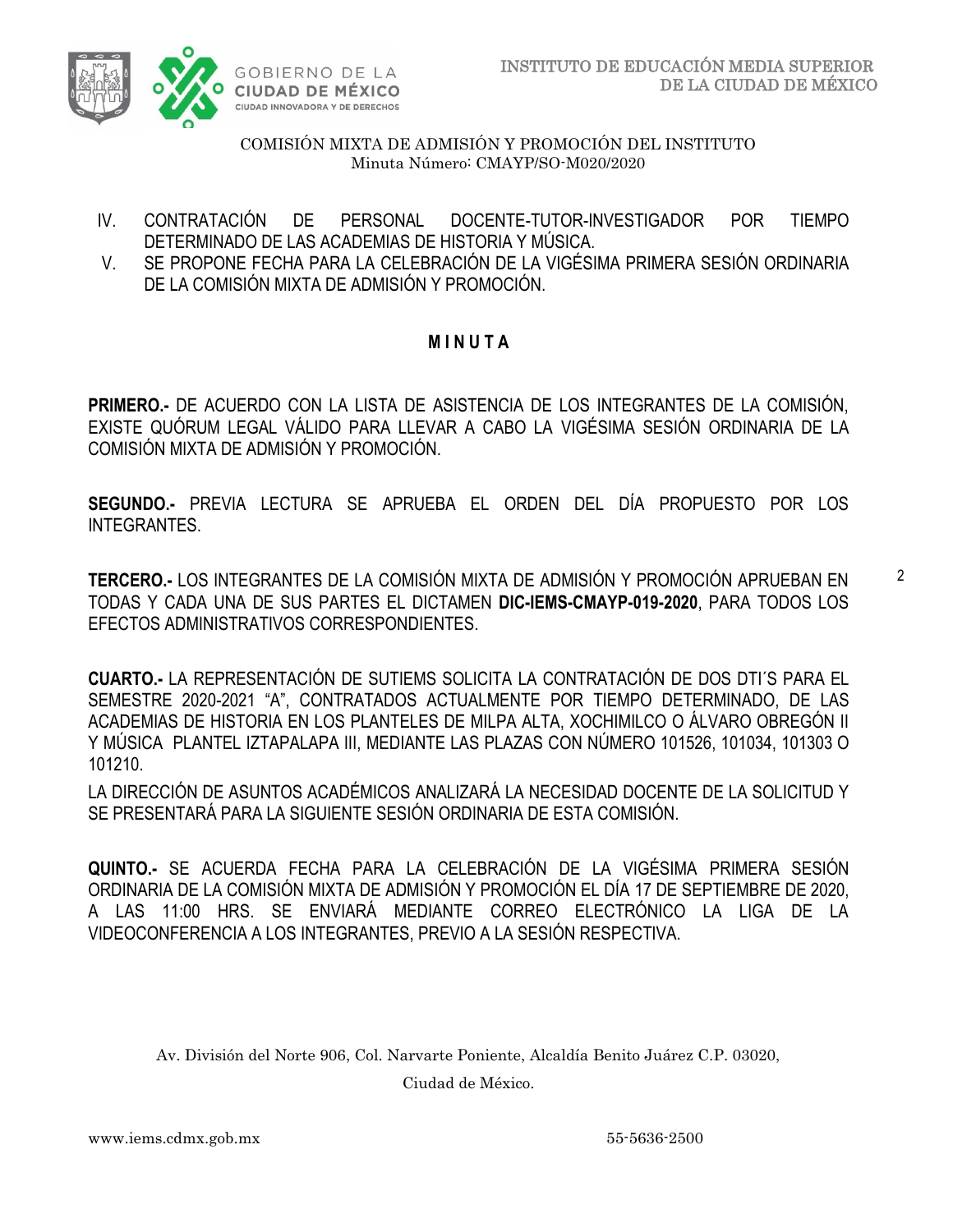

**SEXTO.-** LA DIRECCIÓN DE ADMINISTRACIÓN Y FINANZAS Y LA DIRECCIÓN DE ASUNTOS ACADÉMICOS, EN EL ÁMBITO DE SUS RESPECTIVAS COMPETENCIAS REALIZARÁN LOS ACTOS Y ACCIONES CONDUCENTES A EFECTO DE DAR SEGUIMIENTO EN SUS TÉRMINOS AL DICTAMEN **DIC-IEMS-CMAYP-019-2020**, ASÍ COMO PARA TODOS LOS EFECTOS ADMINISTRATIVOS CORRESPONDIENTES.

**SÉPTIMO.-** LOS ACUERDOS TOMADOS EN LA PRESENTE SESIÓN, SON VÁLIDOS Y SURTIRÁN SUS EFECTOS LEGALES Y JURÍDICOS EN TÉRMINOS DE LO DISPUESTO POR EL ARTÍCULO TERCERO, PÁRRAFOS SÉPTIMO Y OCTAVO DEL "ACUERDO POR EL QUE SE AUTORIZA EL USO DE MEDIOS REMOTOS TECNOLÓGICOS DE COMUNICACIÓN COMO MEDIOS OFICIALES PARA CONTINUAR CON LAS FUNCIONES ESENCIALES Y SE ESTABLECEN MEDIDAS PARA LA CELEBRACIÓN DE LAS SESIONES DE LOS ÓRGANOS COLEGIADOS EN LAS DEPENDENCIAS, ÓRGANOS DESCONCENTRADOS, ENTIDADES DE LA ADMINISTRACIÓN PÚBLICA Y ALCALDÍAS DE LA CIUDAD DE MÉXICO, CON MOTIVO DE LA EMERGENCIA SANITARIA POR CAUSAS DE FUERZA MAYOR DEL CONSEJO DE SALUD DE LA CIUDAD DE MÉXICO", PUBLICADO EN LA GACETA OFICIAL DE LA CIUDAD DE MÉXICO EL 06 DE ABRIL DE 2020".

**OCTAVO.-** AGOTADOS EN SU TOTALIDAD LOS ASUNTOS DEL ORDEN DEL DÍA, LOS INTEGRANTES DE LA COMISIÓN EXPRESARON SU CONSENTIMIENTO SIN MEDIAR ALGÚN VICIO DE LA VOLUNTAD, RESPECTO DE LA MINUTA EMITIDA, LA QUE SURTIRÁ SUS EFECTOS LEGALES A PARTIR DE SU PUBLICACIÓN EN LA PÁGINA OFICIAL DEL INSTITUTO DE CONFORMIDAD CON EL NUMERAL SÉPTIMO DE LA PRESENTE MINUTA, Y LAS FIRMAS AUTÓGRAFAS DE LOS QUE EN ELLA INTERVINIERON SE ASENTARAN UNA VEZ TERMINADA LA EMERGENCIA SANITARIA.

### **ASUNTOS GENERALES**

- ES INTERÉS DE LA COMISIÓN TENER LA INFORMACIÓN EXPLICITA DE LAS 5 PLAZAS QUE MEDIANTE OFICIO NÚMERO SECTEI/IEMS/DG/DAF/O-0680/2020 SE DIO RESPUESTA EL PASADO MARTES 8 DE SEPTIEMBRE DE 2020, EN CUMPLIMIENTO AL ACUERDO CUARTO DE LA MINUTA CMAYP/SO-M018/2020. POR LO QUE SE ACUERDA ABORDARLO EN LA SIGUIENTE SESIÓN ORDINARIA DE LA PRESENTE COMISIÓN.
- ESTA COMISIÓN ACUERDA QUE LA DIRECCIÓN DE ADMINISTRACIÓN Y FINANZAS DEBERÁ REMITIR A LAS SECRETARIAS GENERAL DEL SUTIEMS Y SITIEMS, EN EL TRANSCURSO DE ESTE DÍA TODOS LOS CORREOS QUE SE HAYAN RECIBIDO EN LA DIRECCIÓN ELECTRÓNICA [cmayp@iems.edu.mx,](mailto:cmayp@iems.edu.mx) RESPECTO A LAS SOLICITUDES DE CAMBIO DE TURNO Y/O PLANTEL O PERMUTA DE LOS TRABAJADORES ADMINISTRATIVOS, CON EL PROPÓSITO DE QUE AMBAS REPRESENTACIONES SINDICALES ENTREGUEN A MÁS TARDAR EL VIERNES 11 DE LOS

Av. División del Norte 906, Col. Narvarte Poniente, Alcaldía Benito Juárez C.P. 03020,

Ciudad de México.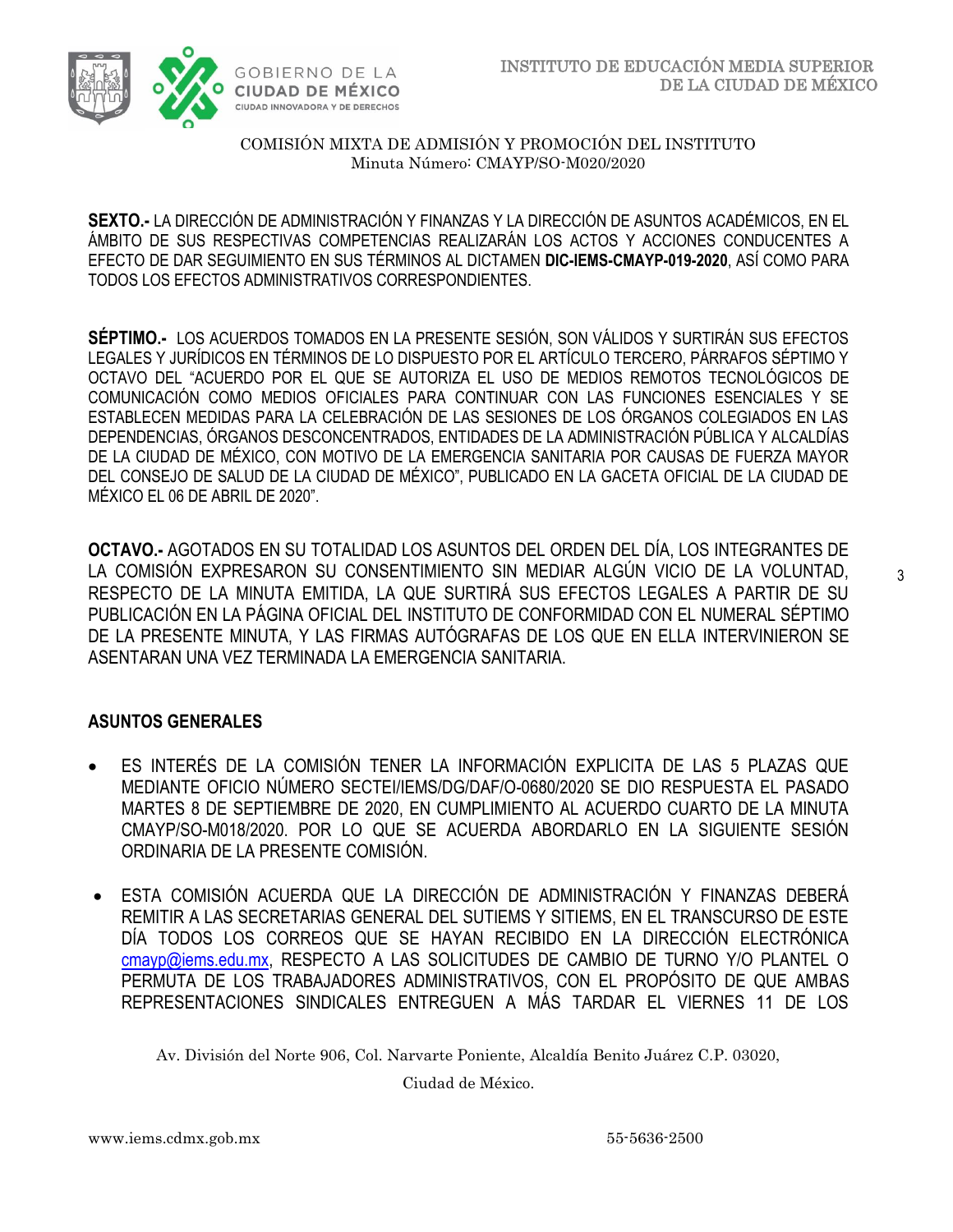

### CORRIENTES, A LA DIRECCIÓN DE ADMINISTRACIÓN Y FINANZAS LA PROPUESTA DE DICTAMEN PARA SER CONSIDERADO EN LA PRÓXIMA SESIÓN DE ESTA COMISIÓN.

-----------------------------------------------------------------------------------------------------------------------------------------------------

-------------------------------------------------------------------------------------------------------------------------------------------------- ESTE DOCUMENTO SE CONCLUYE SIENDO LAS 15:52 HORAS DEL 10 DE SEPTIEMBRE DE 2020----------- -----------------------------------------------------------------------------------------------------------------------------------------------------

Av. División del Norte 906, Col. Narvarte Poniente, Alcaldía Benito Juárez C.P. 03020, Ciudad de México.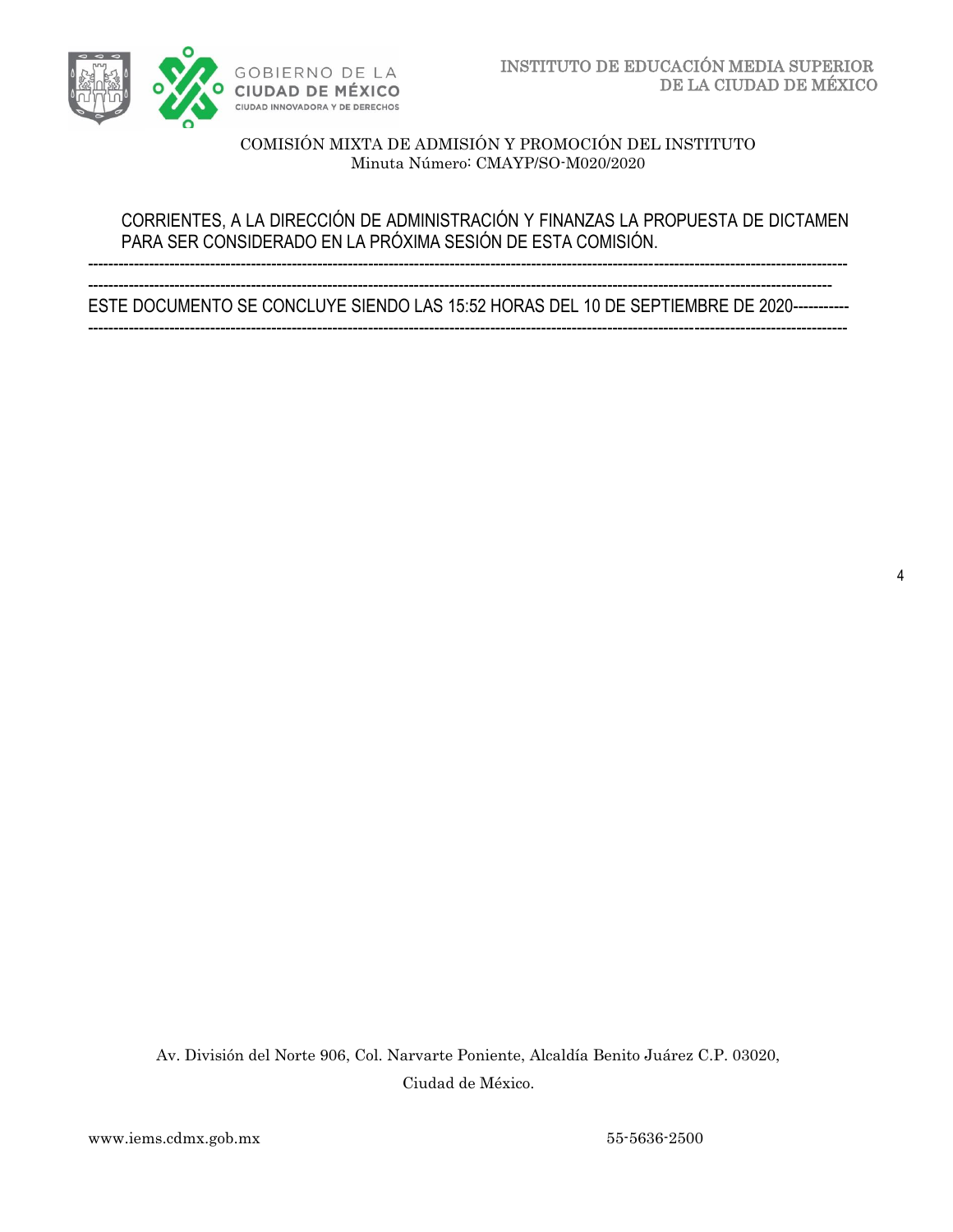

**FIRMAN LAS PARTES**

# **POR PARTE DE LOS TRABAJADORES DEL IEMS**

### **SHIRLEY FLORENCIA DE LA CAMPA RENATA DELFINA ZUÑIGA SANTELIZ**

INTEGRANTE PROPIETARIA SECRETARIA GENERAL DEL SINDICATO DE LA UNIÓN DE TRABAJADORES DEL INSTITUTO DE EDUCACIÓN MEDIA **SUPERIOR** (SUTIEMS)

INTEGRANTE PROPIETARIA SECRETARIA GENERAL DEL SINDICATO INDEPENDIENTE DE TRABAJADORES DEL INSTITUTO DE EDUCACIÓN MEDIA SUPERIOR (SITIEMS)

## **JOSÉ ALBERTO REBOLLO VÁZQUEZ CONSEGAR MATA SILVA**

INTEGRANTE PROPIETARIO SECRETARIO DE ORGANIZACIÓN DEL SINDICATO DE LA UNIÓN DE TRABAJADORES DEL INSTITUTO DE EDUCACIÓN MEDIA SUPERIOR (SUTIEMS)

INTEGRANTE PROPIETARIO SECRETARIO DE CONFLICTOS LABORALES DEL SINDICATO DE LA UNIÓN DE TRABAJADORES DEL INSTITUTO DE EDUCACIÓN MEDIA SUPERIOR (SUTIEMS)

Av. División del Norte 906, Col. Narvarte Poniente, Alcaldía Benito Juárez C.P. 03020, Ciudad de México.